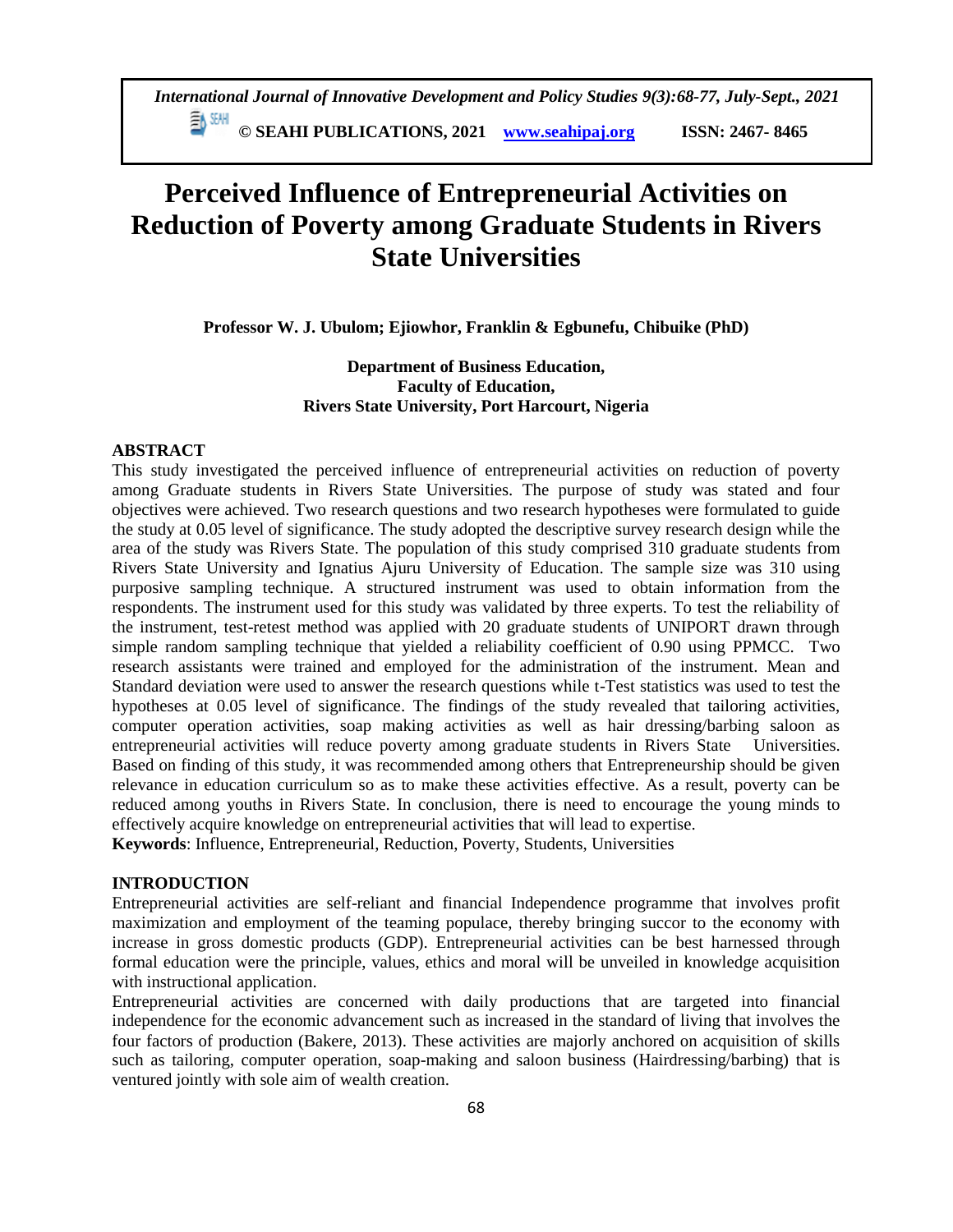Entrepreneurship in general is vigorous approach in rising the standard of living through identification of business opportunities and mobilization of economic resources (Capital) to execute the idea into reality. Activities that involve enterprise always lead to entrepreneurial activities that result in the entrepreneur being self-reliant and financially independence (Zaha, 2012). Several factors were considered in perceived influence of entrepreneurial activities acquired by graduate students to reduce poverty among youths in Rivers State. The researcher was concerned with innovative approach in reducing poverty among youths. These approaches involve formal, informal and non-formal education respectively that exposed the individual to embark on field trip and practical practice of these activities (Bakere, 2013). Entrepreneurship is a phenomenon associated with entrepreneurial activities (Agrey, 2011). According to Agi and Yellowe (2013), types of entrepreneurial activities are retailing, wholesaling and manufacturing. One of the goals of Nigerian tertiary education is the acquisition of intellectual skills and entrepreneurial activities which will enable individuals to be self-reliant and useful members of the world of work (FRN, 2008). According to Babalola (2007), it is the statutory duty of Nigerian tertiary education to groom the required human capital by using relevant manpower training skill, abilities, attitudes, skills, activities and knowledge. This means that if the needed manpower training skill is not adequately given to youths at the

tertiary level of education, it can lead to unemployment. One of the consequences of unemployment in society is poverty.

Poverty as an outcome of unemployment is one of the most critical problems facing Nigerian society today. According to World Bank data, in Bakere (2013), poverty as a consequence of unemployment rate among the youths is over 38 percent with tertiary school graduates mostly found among unemployed rural population. Poverty means, lack of income or shortage of assets, lack of competence, confidence; disempowerment and also deprivation of national currency (United Nation Report on Poverty, 2016). Poverty is generally the scarcity or the state of lack in certain amount of material possession, it causes may be due to low productivity of households and financial constraints and lack of other incentive of entrepreneurial purposes (Agrey, 2011). Poverty alleviation in the society today, is seen as a global challenge and an indispensable requirement for national and sustainable development (NAPEP,2007). However, to address the issue of poverty alleviation, it is paramount to consider the cause of poverty in this sense is seen as lack of the possession of entrepreneurial activities by tertiary education graduates.

The acquisition of entrepreneurial activities in recent time has been given serious attention by scholars and academics owing to its numerous contributions in alleviating poverty. Singer (2006), observed that the best treatment of poverty alleviation in any region of the globe, rely on encouraging more business activity and start-up new ventures through entrepreneurial skills. Entrepreneurial activities are those relevant activities and competences that will enable an individual seek and run an enterprise successfully. For example, creative skill, marketing skill, managerial skill, innovative skill and time-management skill, consists of effective utilization of ideas, information and facts that help a learner to develop competences or being productive employee of labour (Olibie & Obidike, 2008). In view of this, entrepreneurship education is directly needed in tertiary education, especially in Rivers state which is the focus of this study. Entrepreneurship education is conceived as a vehicle aimed at providing these skills in order to be self-reliant (Agi & Yellowe, 2013). Utim (2013) in supporting the use of entrepreneurial education as a tool for poverty alleviation, noted that education is the main mechanism for social and economic development of the people which contribute to economic growth by alleviating poverty through career training, job specification and wealth creation. Indicating the need and relevance of entrepreneurial activities, (Amaewhule, 2014) opined that, for Nigeria and other developing nations, it is of a social and economic imperative to encourage entrepreneurship development. And hence, our school system is faced with challenged to its products in venturing into the path of entrepreneurship as a career choice, as an endeavor that can make them self-employed and move them away from endless quest for non-existence white collar jobs that makes them job creators instead of job seekers.

The relevance of entrepreneurial activities in poverty reduction may not be achievable if the students are not taught the skills and operational activities using the right approaches or mechanism. Tertiary schools in Rivers State need a pragmatic approach in meeting entrepreneurial development goals. If students of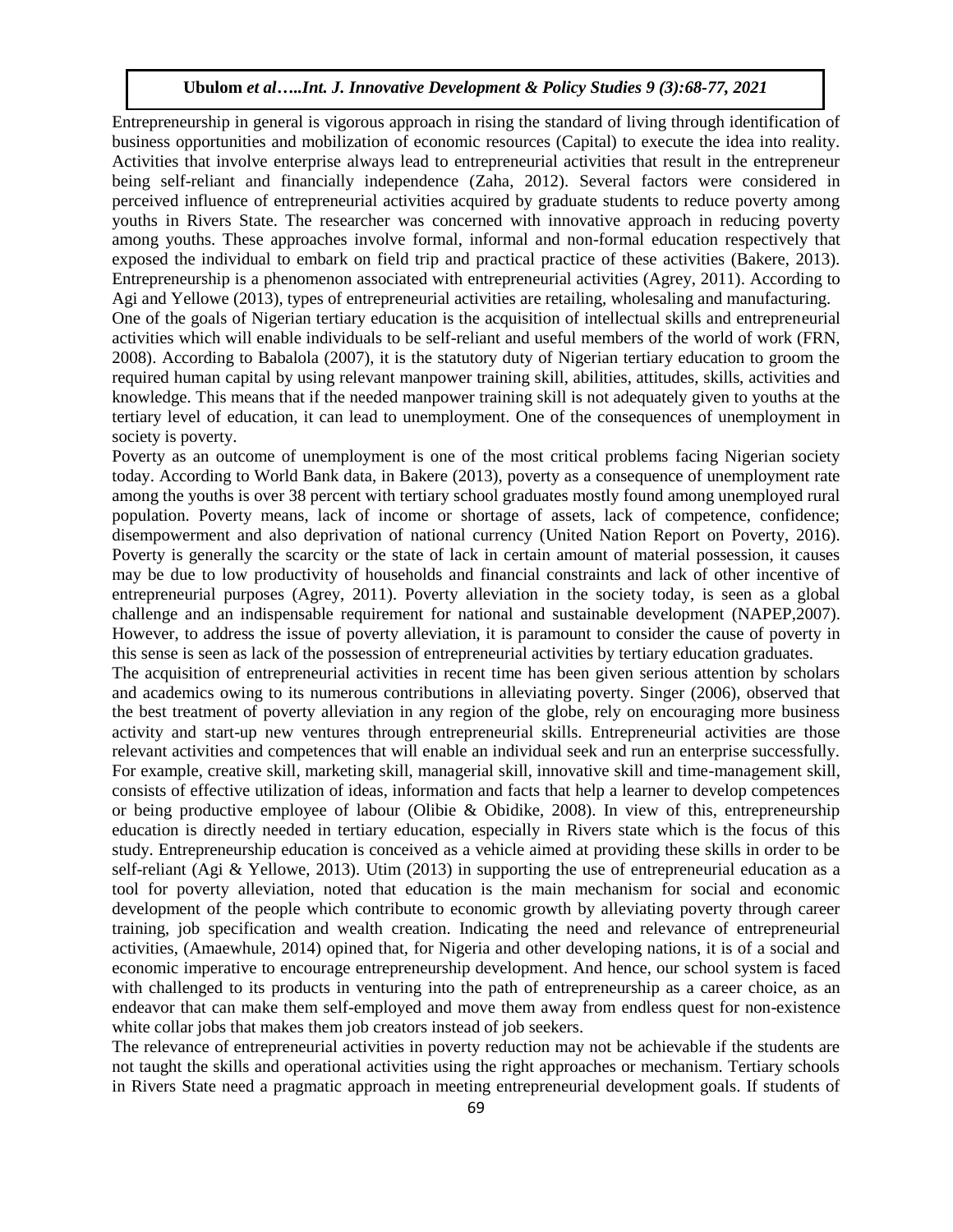the institutions do not understand the need and methods to implement certain entrepreneurial activities programmes towards poverty reduction, it will lead to low productivity. Furthermore, poverty alleviation can mostly be achieved if students are taught on the need for independence and self-reliant, rather than waiting wholly on government to do everything for them after graduation. The relevance of Entrepreneurial activities as a tool to reduce poverty cannot be overemphasized. Paul (2005) and Nwalado (2012) observed that entrepreneurial skills when inculcated in the tertiary school students will enable them to be creative and innovative in identifying great business opportunities, and offers functional education to the youths that can enable them to be well empowered and self-reliant in the society. Entrepreneurial activities serve as catalyst for economic growth and development, reduces the high rate of poverty and insecurity that will lead to stabilities and creates jobs for its citizenry as well as provide the young graduates with enough training skills which support the establishment of a career in small and medium scale businesses (SMEDAN, 2010).

Considering the population of Nigeria today, pragmatic entrepreneurial activities are highly needed in order to reduce poverty. Nigeria has an estimated population of 170 million people (NPC, 2006). According to Abayomi and Odozi (2014), this population is endowed with abundant human and natural resources and a favorable geographical location in the world map. The current global financial crisis has impacted negatively on the macro and micro levels of the Nigerian economy. At the moment, this situation has posed serious challenges and threats to government and large number of the citizens. Nigeria like other developing countries is faced with a number of problems ranging from youth and graduate unemployment as a result of lack of entrepreneurial skills, high level of poverty, insurgency, conflict, diseases, insecurity, over dependence on foreign made goods, low economic growth and development, lack of capacity and required skills to move the economy forward and urbanization (Vesper, 2010). Lack of entrepreneurial skills and eminent poverty has constituted a major problem bedeviling the lives of youths and graduates causing frustration, depression, dejection and dependency on family members and friends for survival. To further buttress this fact, Simkovic (2012) noted that the high level of unemployment as a result of lack of entrepreneurial activities among this population in Nigeria has contributed to the high rate of insecurity, violence and poverty.

Abayomi and Odozi (2014) and Awogbenle and Iwamadi (2010) are of the view that sixty-four (64) million of the Nigeria youths are unemployed while one million six hundred thousand (1.6million) are underemployed bringing the total of youths' population to eighty (80) million representing youth population of the entire Nigerian population. When this percentage is deducted from the total population of Nigeria then you would agree with the researcher that repositioning entrepreneurship education in our tertiary schools especially in Rivers State would salvage this gap. However, it should be noted that, one of the possible causes for this, is most of tertiary education in Nigeria did not recognize holistically the relevance of pragmatic integration of entrepreneurial skills such as; creative skills, managerial skills, selfmotivation skills, time-management skills, marketing skills, administrative skills, innovative skills etc., rather it addresses only output end of capacity development solving problems, which is theoretical. For it to address the input therefore, a complimentary approach is needed for giving entrepreneurial activities training to the students.

In a developed economies or industrialized economies for instance, the education system emphasizes the trail of inquiry-discovery application in teaching and students to perceive problems (including societal problems) as challenges and opportunities that can be turned into goods and services of commercial value (Adejimola & Olufumilayo, 2009, Giwa 2000, and Adeyemi 2006). Solomon (2007), highlighted entrepreneurship education teaching approaches, to include business study practical methods than writing, lecture by professionals, case studies, chose programmes supervision and experimental learning, visit of experts on site. Above all the approaches of teaching and learning entrepreneurship activities, mentioned above, the experimental teaching which involves pragmatic approach seem to be the best base on the studies of (Solomon and Tarabisky, 2009). One of the approaches to achieve this landmark in Rivers state is to inculcate entrepreneurial activities through teaching and research at tertiary schools and entrepreneurship and innovative centres through promotion of private sector collaboration. This can be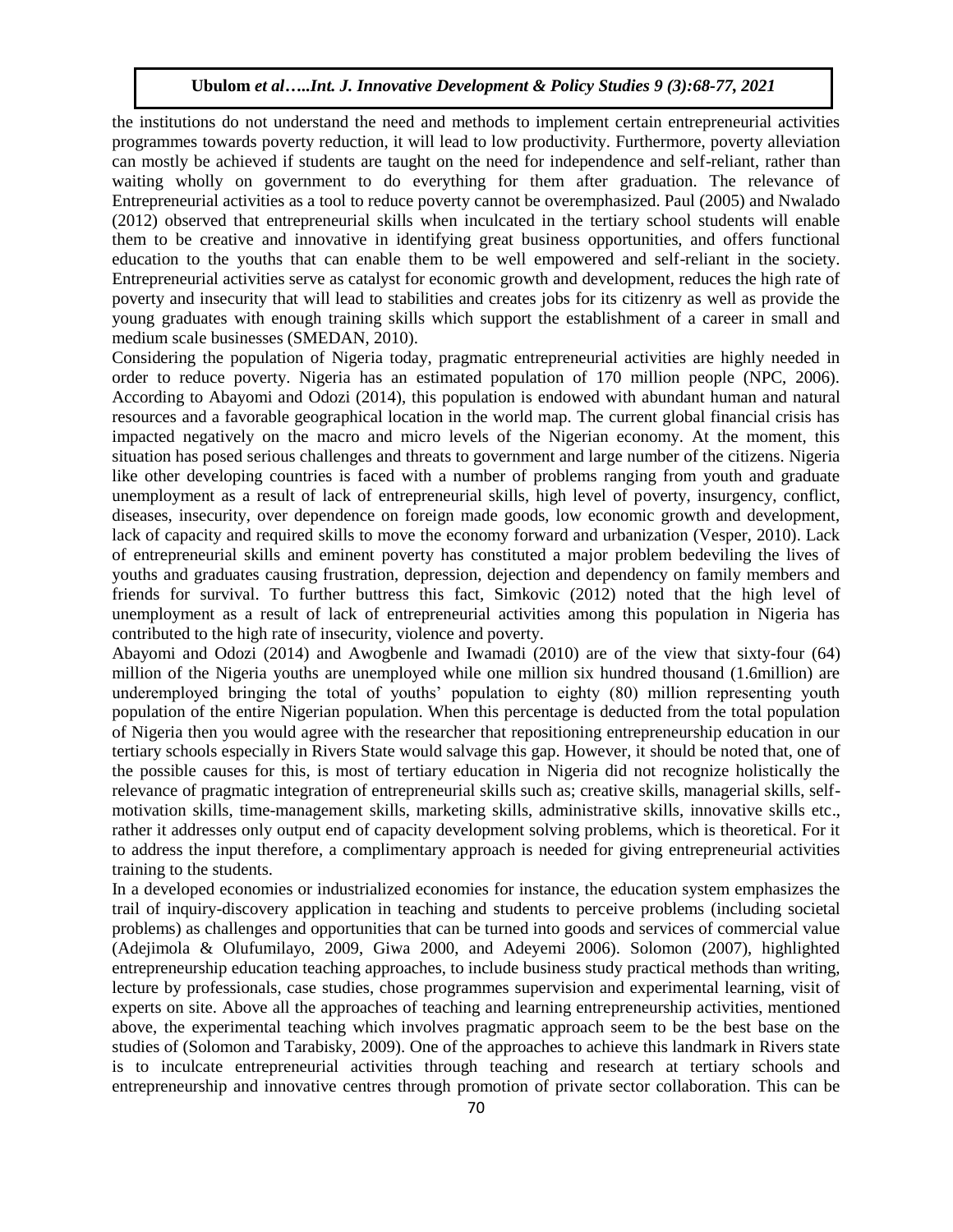attained through utilization of various methods such as; Human Capital Development Theory, Achievement Motivation Theory and Refugee Effect Theory, collaborative methods etc. These will enable the implementation of entrepreneurial education programme at tertiary schools in Rivers State. For instance, Nwaokolo (2003) posited that entrepreneurial education and training of students should have equipped with the needed entrepreneurial activities via Human Capital Development Theory, Achievement Motivation Theory and Refugee Effect Theory, method of teaching. In the same vein, Kennedy (2011) posited that entrepreneurial education should be aimed at improving the business techniques of students and teachers through collaboration. Therefore, the researcher is investigating whether existing gap can be filled. The researcher is intensifying and emphasizing the need for total development of individual training in entrepreneurial activities and skills such as: creative skills, marketing skills, financial management skills, self-motivation skills, time-management skills, administrative skills etc. Which can be sub-divided into the following activities: Tailoring, computer operation, and saloon business entrepreneurial activities for self-sustenance and profit maximization. When these skills are inculcated in students of high Institutions in Rivers State, it will enable them to be, self-reliance after graduation if job opportunities are not readily available. These activities can be subdivided into tailoring, computer operation, soap-making and hairdressing/saloon for self-reliance that will necessitate profit maximization.

## **Statement of the Problem**

One of the major challenges facing developing and underdeveloped countries of the world is poverty. Alleviation of this pandemic have not to be effective due to factors such as lack of entrepreneurial activities acquired by graduate students to reduce poverty among youths. Despite the enormous benefit of entrepreneurship education, Nigerian tertiary Institutions have not given adequate attention and priority to acquisition of entrepreneurial activities to her graduates, which has led to the neglect of this life changing influence. It has been so endemic as a result of the high rate of unemployment that has become the major characteristic of the developing and underdeveloped countries of the world (Adofu & Ocheja, 2013). Poverty still remains the major obstacle to the success of the struggle for the optimum utilization of human resources for both social and economic development of nations. More than a billion people, live in extreme poverty (Collier, 2007). Both scholars and policymakers have proposed that entrepreneurship is an effective means for economic development and poverty alleviation in impoverished and lower income regions of the world (Mead & Liedholm, 2018). Worse still the problems of poverty in Nigeria is multifaceted, among which are, lack of access to good health facilities, high infant mortality rate, lack of essential infrastructure, unemployment, underemployment and corruption (International Monetary Fund). It is argued that the depth and extent of global poverty would be far greater without the activities of entrepreneurs who have created jobs and wealth (Singer, 2014). This clearly signifies that entrepreneurship is a good tool in fighting poverty. The reduction of poverty is the most difficult challenge facing any country in the developing world where on the average majority of the population is

considered poor. In attempt to alleviate poverty, the federal government introduced various programmes to tackle poverty but to no avail. Also, the introduction of Entrepreneurship Education in tertiary institutions was a means of alleviating unemployment among graduates. From the foregoing, it is clear that the problem of poverty has engulfed the developing countries of the world and Nigeria is not an exception and the solution to this problem could be the acquisition of entrepreneurial activities. That being so, this study seeks to examine the perceived influence of entrepreneurial activities and reduction of poverty among graduate students in Rivers State Universities.

#### **Purpose of the Study**

The purpose of this study was to investigate the perceived Influence of entrepreneurial activities on reduction of poverty among graduate students in Rivers State Universities. Specifically, the study achieved the following objectives:

1. Determine the influence of tailoring as entrepreneurial activities on reduction of poverty among graduate students in Rivers State universities.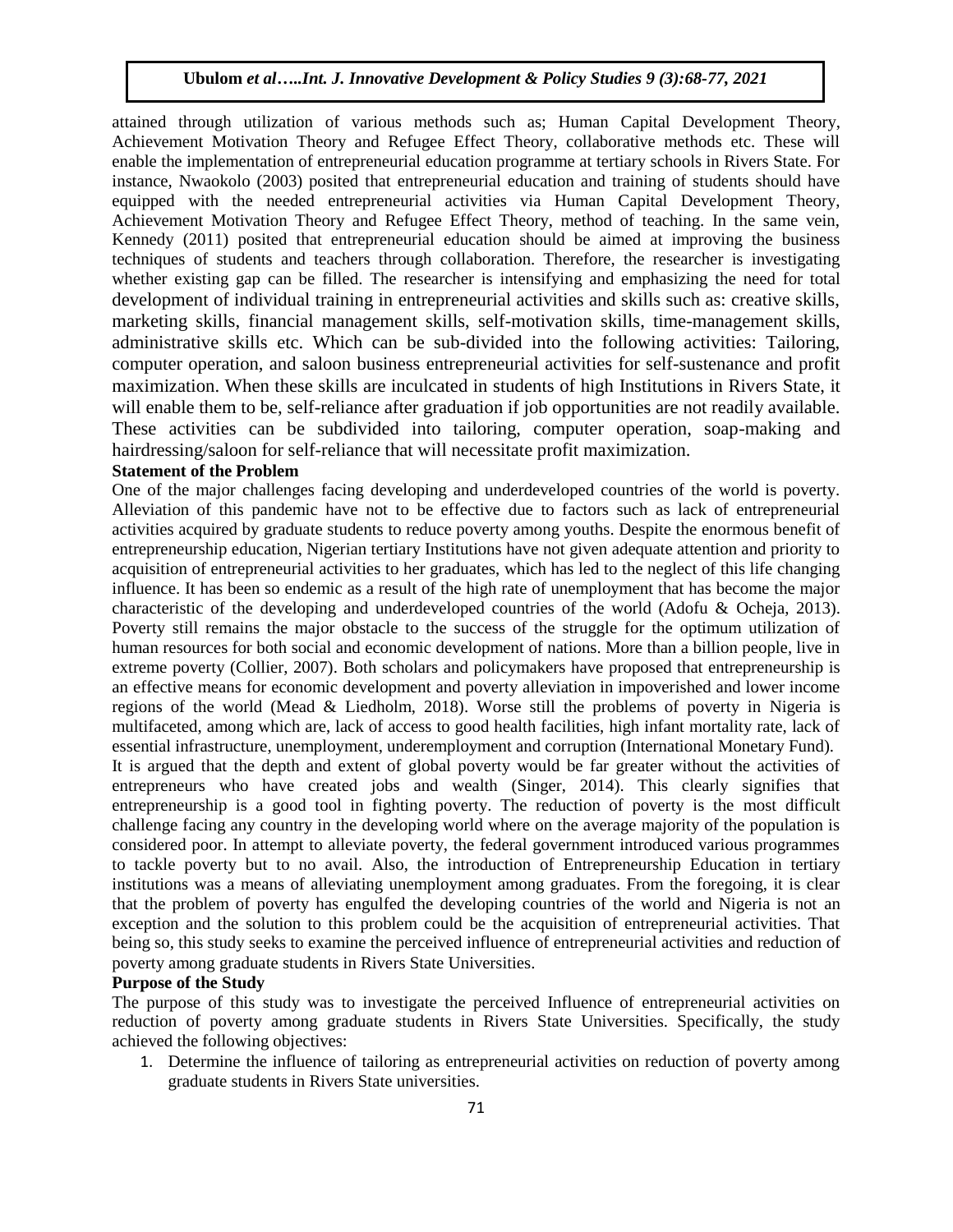2. Determine the influence of computer operation as entrepreneurial activities on reduction of poverty among graduate students in Rivers State universities.

# **Research Questions**

The following research questions guided the study:

- 1. To what extent does tailoring as entrepreneurial activity influences reduction of poverty among graduate students in Rivers State Universities?
- 2. To what extent does computer operation as entrepreneurial activity influence the reduction poverty among graduate students in Rivers State Universities?

## **Hypotheses**

The following were formulated and was test at 0.05 level of significance

- 1. There is no significant difference in the mean ratings of RSU and IAUE graduate students on the influence of tailoring on poverty reduction.
- 2. There is no significant difference in the mean ratings of RSU and IAUE graduate students on the influence of computer operation business on poverty reduction.

#### **METHODOLOGY**

The research design adopted for the study was descriptive survey research design. The researcher adopted the descriptive survey research design due to the fact that at the end of this research the findings from the sample are generalized to the population from which the sample was drawn (Nwankwo, 2006). This study was carried out in Rivers State Government owned tertiary institutions in Rivers State which include, Rivers State University and Ignatius Ajuru University of Education. The population of this study comprised 310 Graduate students from both universities. 78 postgraduate students of Business Education Department, Faculty of Education, Rivers State University and 232 students of Faculty of Business Study, Ignatius Ajuru University of Education. The entire population of 310 postgraduate students was used as sample size of this study. The instrument for the data collection was a self-constructed questionnaire titled "Perceived Influence of Entrepreneurial Activities and Reduction of Poverty among Graduate Students in Rivers State Universities Questionnaire" Copies of the instrument (EARPAGSRSUQ) were given to the researcher's supervisor and two lecturers from Business Education Department, who are experts in measurement and evaluation for face and content validation. They vetted and scrutinized the instrument in terms of relevancy, appropriateness and language level. Their recommendations and corrections were incorporated in the final version of the instrument before administering. The reliability of the research instrument was established for measure of stability of the instrument. Simple random sampling technique was used to draw 20 graduate students from University of Port Harcourt, Choba, Port-Harcourt, Rivers State with the reliability value of 0.90. To ensure accuracy and precision of the research Instrument, the researcher with the aid of three trained others, administered the instrument to the respondents. All the 310 copies of questionnaires that was distributed were retrieved and used for the study. Data collected for this study was analyzed using Mean and Standard Deviation to answer the research questions, while the null hypotheses were tested using t-test at a significance level of P< 0.05 percent level of significance.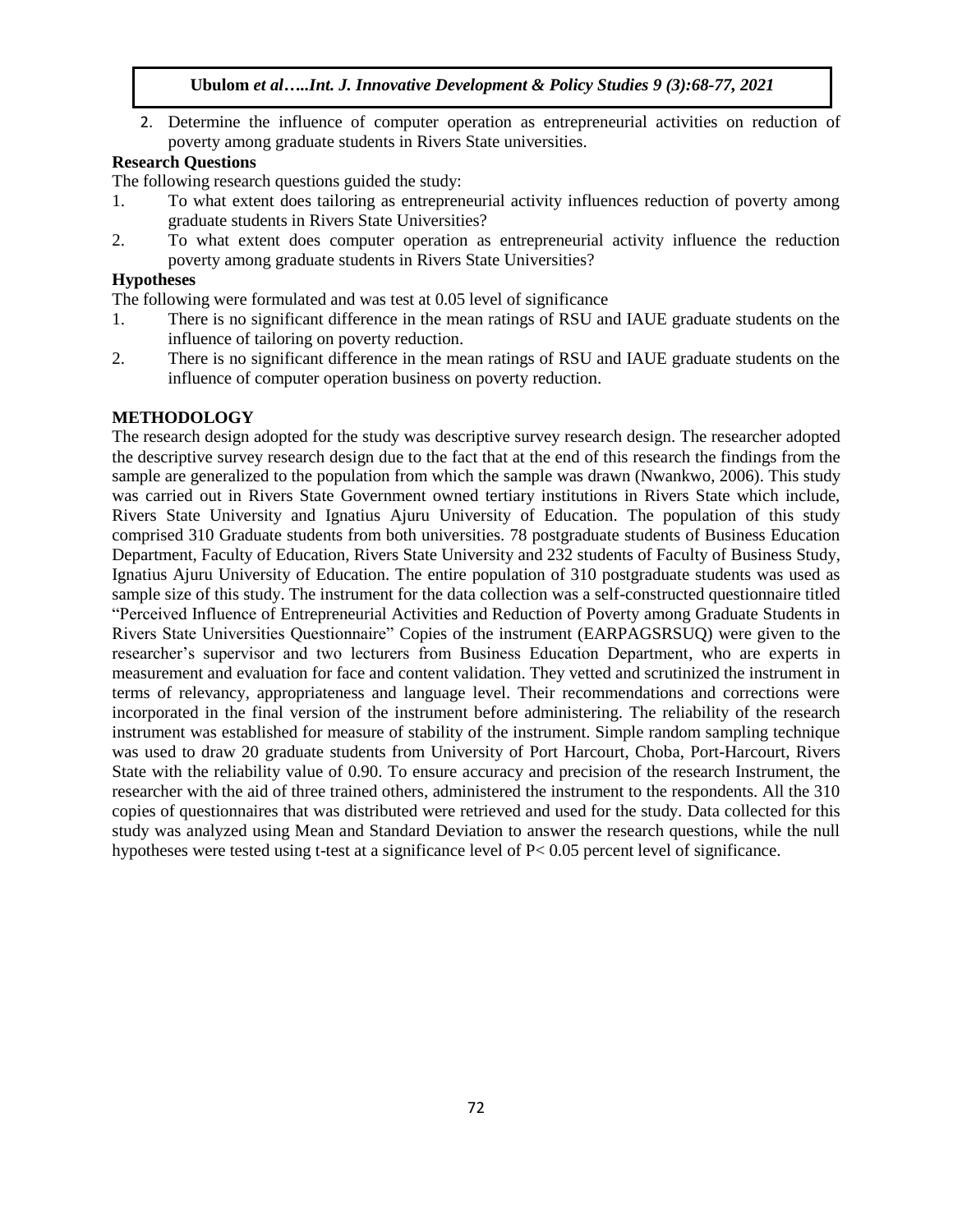#### **RESULTS**

# **Data Presentation and Analysis**

**Research Question 1:** *To what extent does tailoring as entrepreneurial activity influences reduction of poverty among graduate students in Rivers State Universities?*

**Table 4.1: Mean ratings of RSU and IAUE graduate students on the influence of tailoring on poverty reduction (N=310)**

| S/N |                                                                                          |                           | <b>RSU</b>      |                |                | <b>IAUE</b>     |                    |  |  |
|-----|------------------------------------------------------------------------------------------|---------------------------|-----------------|----------------|----------------|-----------------|--------------------|--|--|
|     | <b>Items</b>                                                                             |                           | $(n=78)$        |                |                | $(n=232)$       |                    |  |  |
|     |                                                                                          | $\overline{\mathbf{X}}_1$ | SD <sub>1</sub> | <b>Remark</b>  | $\mathbf{X}_2$ | SD <sub>2</sub> | <b>Remark</b>      |  |  |
| 1.  | My participation in tailoring<br>activity has improved my income.                        | 3.18                      | 0.87            | High<br>Extent | 3.43           | 0.71            | <b>High Extent</b> |  |  |
| 2.  | Participation<br>tailoring<br>in<br>has<br>enabled me to pay my house rent.              | 3.15                      | 0.88            | High<br>Extent | 3.52           | 0.81            | <b>High Extent</b> |  |  |
| 3.  | Participation in tailoring activity<br>has enabled me feed myself.                       | 3.20                      | 0.84            | High<br>Extent | 3.69           | 0.62            | <b>High Extent</b> |  |  |
| 4.  | Participation in tailoring activity<br>has enabled me provide for myself<br>clothing.    | 3.15                      | 0.84            | High<br>Extent | 3.60           | 0.70            | <b>High Extent</b> |  |  |
| 5.  | Participation<br>in<br>tailoring<br>has<br>contributed in enhancement of<br>good living. | 3.38                      | 0.73            | High<br>Extent | 3.58           | 0.82            | <b>High Extent</b> |  |  |
| 6.  | Participation in tailoring activity<br>has provided income for my up-<br>keep            | 3.26                      | 0.86            | High<br>Extent | 3.51           | 0.68            | <b>High Extent</b> |  |  |
|     | Grand Mean\Std. Dev.                                                                     | 3.22                      | 0.84            |                | 3.55           | 0.78            |                    |  |  |

**Source**: Field Survey, (2020)

The results in table 4.1 above show the grand mean scores of students of RSU, Port-Harcourt and IAUE, Port-Harcourt on the extent tailoring as entrepreneurial activities on reduction of poverty among graduate students in Rivers State Universities the scores were 3.22 and 3.55 respectively with added deviation mean of 0.84 and 0.78. These scores are obviously above the decision mean of 2.50. The low value of the standard deviations also emphasized how closely related the individual responses are from the grand mean.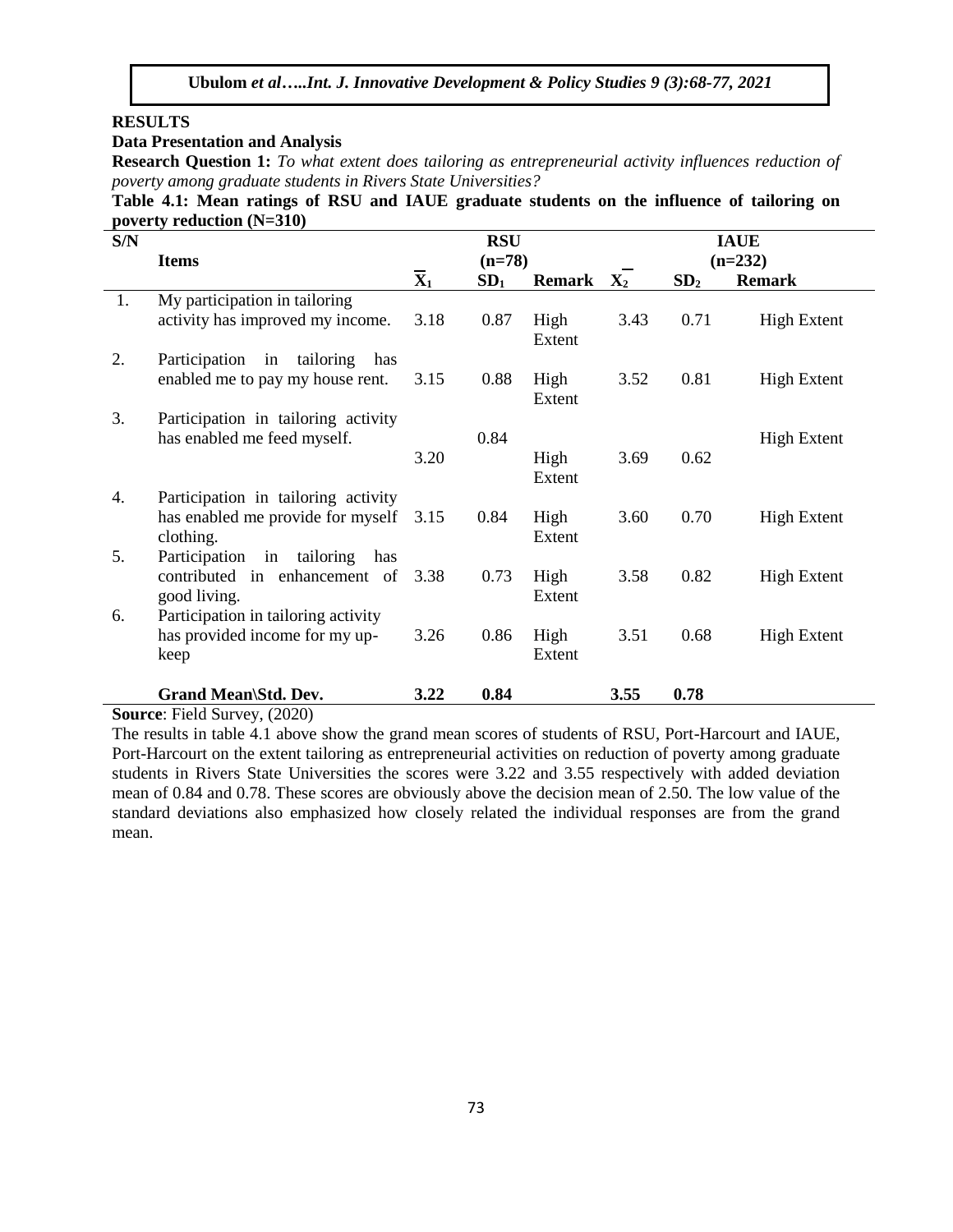**Research Question 2:** *To what extent does computer operation as entrepreneurial activity influences reduction of poverty among graduate students in Rivers State Universities?* 

|  |                                          |  |  |  |  |  | Table 4.2: Mean ratings of RSU and IAUE graduate students on the influence of computer |
|--|------------------------------------------|--|--|--|--|--|----------------------------------------------------------------------------------------|
|  | operation on poverty reduction $(N=310)$ |  |  |  |  |  |                                                                                        |

| S/N | <b>Items</b>                                                                           |                           | <b>RSU</b><br>$(n=78)$ |                | <b>IAUE</b><br>$(n=232)$ |                 |                    |  |
|-----|----------------------------------------------------------------------------------------|---------------------------|------------------------|----------------|--------------------------|-----------------|--------------------|--|
|     |                                                                                        | $\overline{\mathbf{X}}_1$ | SD <sub>1</sub>        | <b>Rmark</b>   | $\mathbf{X}_2$           | SD <sub>2</sub> | <b>Rmark</b>       |  |
| 1.  | Participating in computer operation<br>activity will help meet my financial<br>needs.  | 3.26                      | 0.81                   | High<br>Extent | 3.62                     | 0.67            | <b>High Extent</b> |  |
| 2.  | Acquiring skills in computer operation<br>has advance my standard of living.           | 3.43                      | 0.70                   | High<br>Extent | 3.42                     | 0.73            | <b>High Extent</b> |  |
| 3.  | Computer skills knowledge has helped<br>in raising income for me to help my<br>family. | 3.25                      | 0.78                   | High<br>Extent | 3.48                     | 0.83            | <b>High Extent</b> |  |
| 4.  | Acquisition of computer skills has<br>enabled me get money for further<br>study.       | 3.31                      | 0.82                   | High<br>Extent | 3.36                     | 0.78            | <b>High Extent</b> |  |
| 5.  | Participation in computer operation<br>activity will reduce poverty.                   | 3.39                      | 0.70                   | High<br>Extent | 3.53                     | 0.65            | <b>High Extent</b> |  |
| 6.  | Computer operation knowledge has<br>salvaged me for a better living.                   | 3.14                      | 0.88                   | High<br>Extent | 3.49                     | 0.86            | <b>High Extent</b> |  |
|     | Grand Mean\Std. Dev.                                                                   | 3.29                      | 0.78                   |                | 3.48                     | 0.78            |                    |  |

From table 4:2 the grand mean scores of the respondents' responses on the extent to which computer operation as entrepreneurial activity influence reduction of poverty among graduate students in Rivers State Universities were 3.29 and 3.48 respectively with standard deviation of 0.78 and 0.78 respectively. These were below the decision mean of 2.50. The low values of the standard deviation also indicate the views of the respondents. The implication is that computer operation as entrepreneurial activity influence reduction of poverty among graduate students in Rivers State Universities.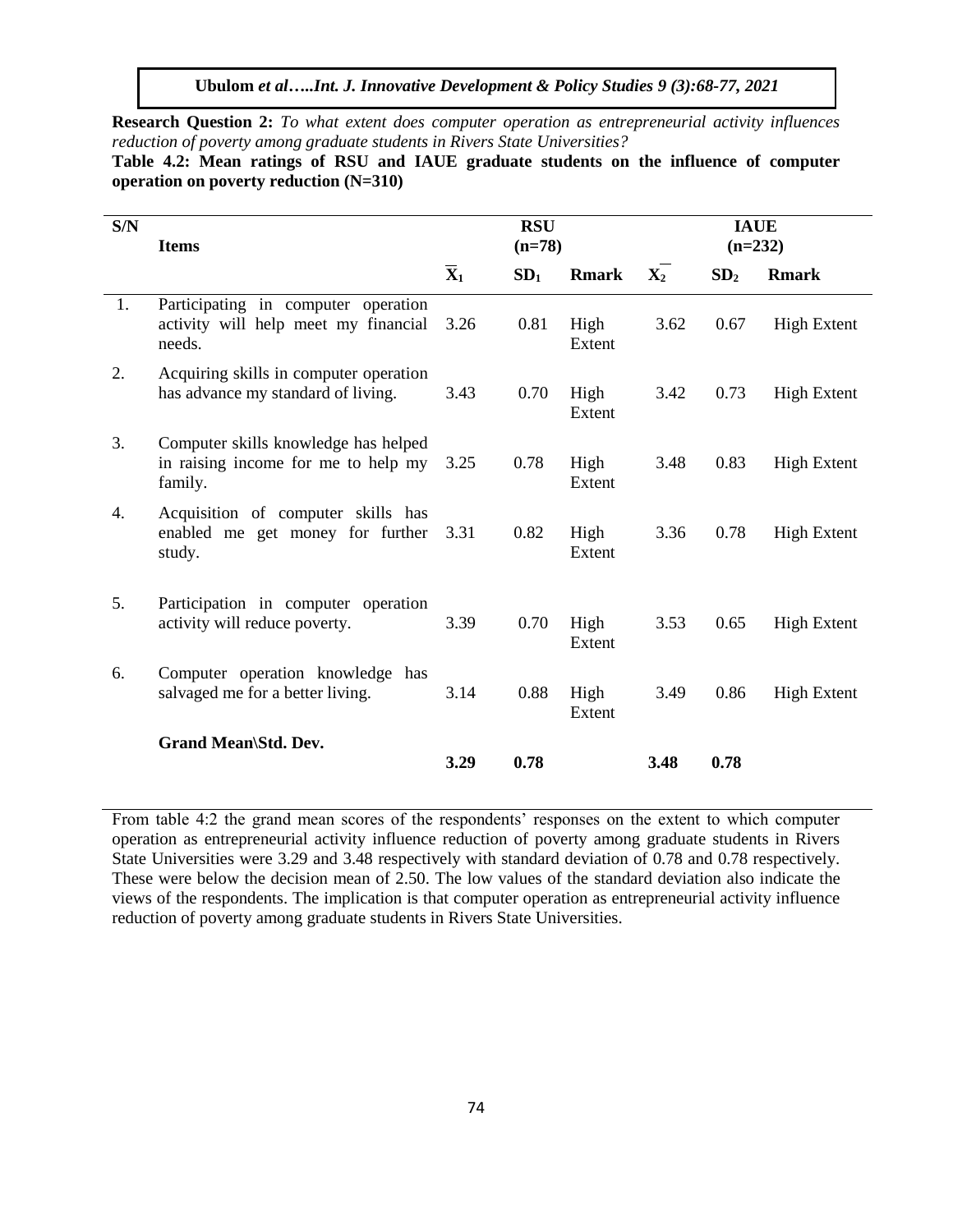#### **Test of Hypotheses**

**Hypothesis 1:** There is no significant difference in the mean ratings of RSU and IAUE graduate students on the influence of tailoring on poverty reduction.

| Table 4.5: Computation of Difference in the Mean Ratings of RSU and IAUE graduate students on |  |
|-----------------------------------------------------------------------------------------------|--|
| the influence of tailoring on poverty reduction.                                              |  |

| <b>Respondents</b> | N   |           | <b>SD</b> | Df. | $\alpha$ | t-cal. | t-crit. | <b>Remarks</b> |
|--------------------|-----|-----------|-----------|-----|----------|--------|---------|----------------|
| <b>RSU</b>         | 78  | 3.22      | 0.84      |     |          |        |         |                |
|                    |     |           |           | 308 | 0.05     | 0.63   | 1.96    | Accepted       |
| <b>IAUE</b>        | 232 | 3.55 0.78 |           |     |          |        |         |                |
|                    |     |           |           |     |          |        |         |                |

**Source**: Field Survey, (2020)

From Table 4.6, the t-calculated value of 0.63 is less than the t-critical table value of 1.98 at 0.05 levels of significance and degree of freedom of 308. Thus, the null hypothesis of no significant difference in mean ratings of respondents in Rivers State University and Ignatius Ajuru University of Education on tailoring as entrepreneurial activities and reduction of poverty among graduate students in Rivers State Universities is accepted.

**Hypothesis 2:** There is no significant difference in the mean ratings of RSU and IAUE graduate students on the influence of computer operation on poverty reduction.

**Table 4.6: Computation of Difference in the Mean Ratings of RSU and IAUE graduate students on the influence of computer on poverty reduction.**

| <b>Respondents</b>                           | N   | v    | <b>SD</b> | $\alpha$ | df  | t-cal. | t-crit. | <b>Remarks</b> |
|----------------------------------------------|-----|------|-----------|----------|-----|--------|---------|----------------|
| <b>RSU</b>                                   | 78  | 3.29 | 0.78      | 0.05     |     |        |         |                |
|                                              |     |      |           |          | 308 | 0.87   | 1.96    | Accepted       |
|                                              |     |      |           |          |     |        |         |                |
| <b>IAUE</b>                                  | 232 | 3.48 | 0.75      |          |     |        |         |                |
| $\text{Source}$ Field $\text{Suryay}$ (2020) |     |      |           |          |     |        |         |                |

Source: Field Survey, (2020)

From Table 4.6, the t-calculated value of 0.87 is less than the t-critical table value of 1.96 at 0.05 levels of significance and degree of freedom of 308. Thus, the null hypothesis of no significant difference in the mean ratings of respondents in Rivers State University and Ignatius Ajuru University of Education on computer operation as entrepreneurial activities and reduction of poverty among graduate students in Rivers State Universities was accepted.

## **Summary of Major Findings**

The following were findings from the study.

- 1. The study found that tailoring as entrepreneurial activities on reduction of poverty among graduate students in Rivers State Universities will facilitate the reduction of poverty among graduate students in Rivers State Universities.
- 2. The study also found that computer operation as an aspect of entrepreneurial activities on reduction of poverty among graduate students in Rivers State Universities can be used to reduce poverty among graduate students in Rivers State Universities.

## **DISCUSSION OF FINDINGS**

Table 4.1 revealed that perceived influence entrepreneurship activities that if acquired will reduce poverty among graduate students in Rivers State Universities. The result show that use of tailoring for living on graduation, tailoring technical ideas and professionalism, tailoring for economic growth, income generation tailoring as an occupation etc. can reduce poverty among graduate students in Rivers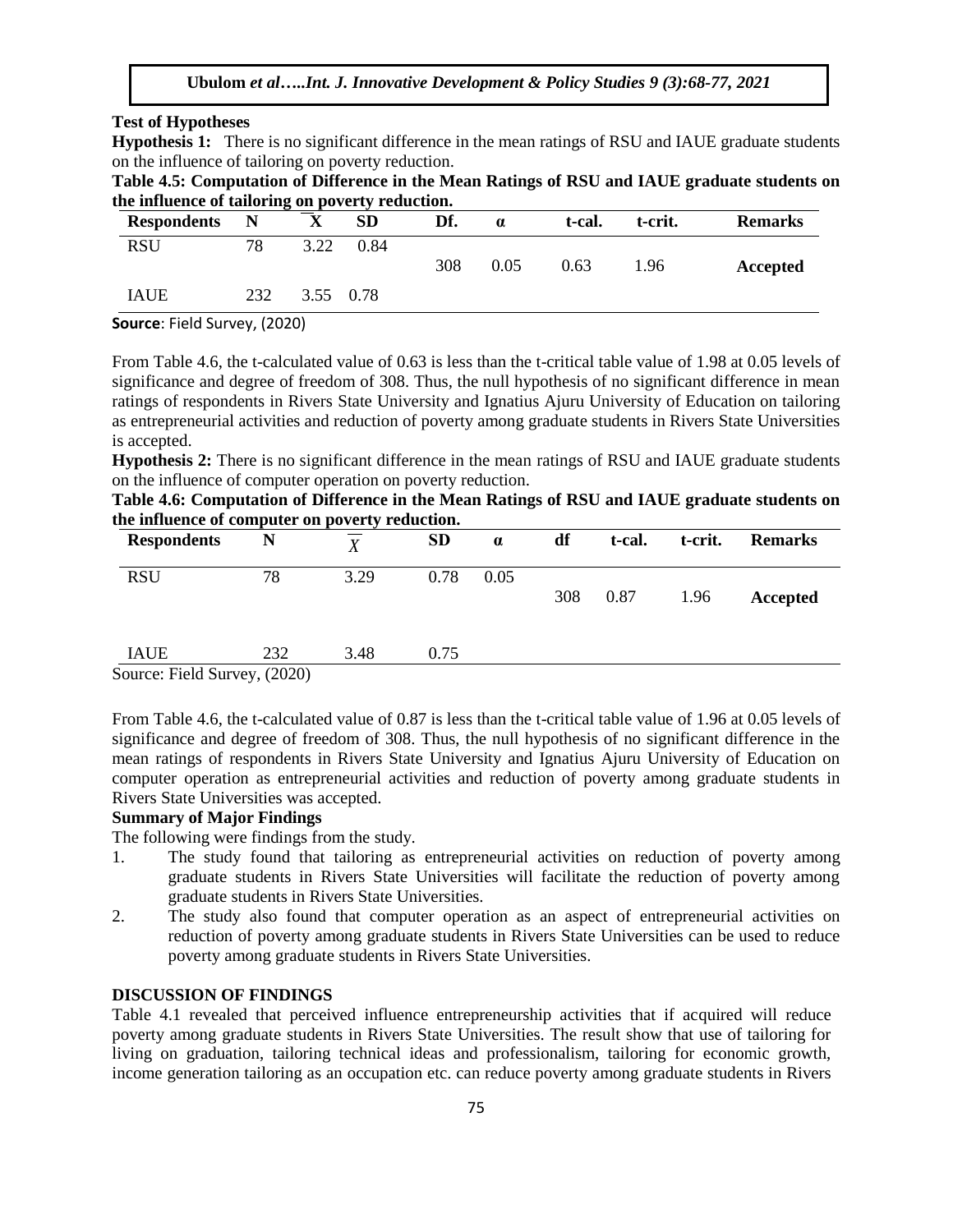State Universities. The finding is in agreement with the finding of Okwelle and Deebom (2018) that these activities if acquired by graduate students will enhance self-reliance and reintegration upon their discharge. Results from Table 4.2 revealed that poverty are alleviated among graduate students of tertiary institutions in Rivers State through acquisition of entrepreneurial activities. Hence, the findings further found that this activity will enhance employment opportunities, individual becomes self-reliant through acquisition of entrepreneurial activities to reduce poverty among graduate students in Rivers State Universities. This finding is in line with Maclean and David (2009) who opined that entrepreneurship is concerned with the acquisition of knowledge and activities for the world of work to increase opportunities for productive empowerment and socio-economic development in knowledge economics and rapidly changing work environment. The finding also agreed with the finding of Okwelle and Deebom (2018) that skills if acquired by will enhance self-reliance and reduce poverty.

# **CONCLUSION**

Conclusively, the study found that majority of the entrepreneurial activities on reduction of poverty among graduate students in Rivers State Universities. Entrepreneurial activities such as tailoring, computer operation activities respectively acquired by graduate students can be used to reduce poverty among graduate students in Rivers State Universities.

## **RECOMMENDATIONS**

Based on the findings of this study, the following recommendations are made:

- 1. Entrepreneurship should acquire more tailoring activities for reduction of poverty among youths in Rivers State.
- 2. Entrepreneurship should acquire more of computer operation activities for reduction of poverty among graduate students in Rivers State Universities.

## **REFERENCES**

- Abayomi, J. & Odozi, S. (2014), *Effectiveness of entrepreneurship in nation Building*. Lagos: University of Lagos press
- Adejimola, S. & Olufumilayo, G. (2009), Business Teacher Education in Nigeria: Projecting a New Dimension*. Business Education Journal*, 8(2), 18-22
- Adeyemi, G (2006); Skills Acquisition as Alternative to social Development, Nigerian Journal of Entrepreneurship Education. Vol. 5,  $61(23)$ ,  $231 - 300$ .
- Adofu,S and Ocheja, M (2013): Entrepreneurship Culture*: Journal Advance Social Science, 4(1), 12-39*

Agi, H and Yellowe, L (2013): Entrepreneurship Focus: *Journal Entrepreneurship Education, 4(1), 18-49*

- Agrey, M (2011). *Importance of Entrepreneurial Education in Reducing Poverty*. Port Harcourt: Joe Publishing, Port Harcourt
- Amaewhule, W. (2014), *A Guide to Entrepreneurship Development. From the Perspective of Accuracy Skills.* Owerri: Odesaa Publishing Press, Owerri.
- Awogbeale, K, & Iwandi, N. (2010), Pedagogy of Entrepreneurship in a Contemporary Society. *Enterprise International Research Journal*, 8(6), 242-256
- Babalola, B. (2007), Principle of Entrepreneurial Education for Poverty Alleviation. Owerri: Oriental Publishing.
- Bakere, R. (2013). Entrepreneurial Education in Developing Nations. Kenya: Hamann Publishing, Nairobi.
- Collier, A (2007), Entrepreneurship Activities, *Journal of Entrepreneurship Education, vol.3, 14(10), 231-412*
- Federal Republic of Nigeria (2008). *National Policy on Education Report on Entrepreneurship Education*. Lagos: NERDC Press.
- Giwa, E. (2000), Difference between poverty and wealth in a contemporary world. Onitsha: University Press.